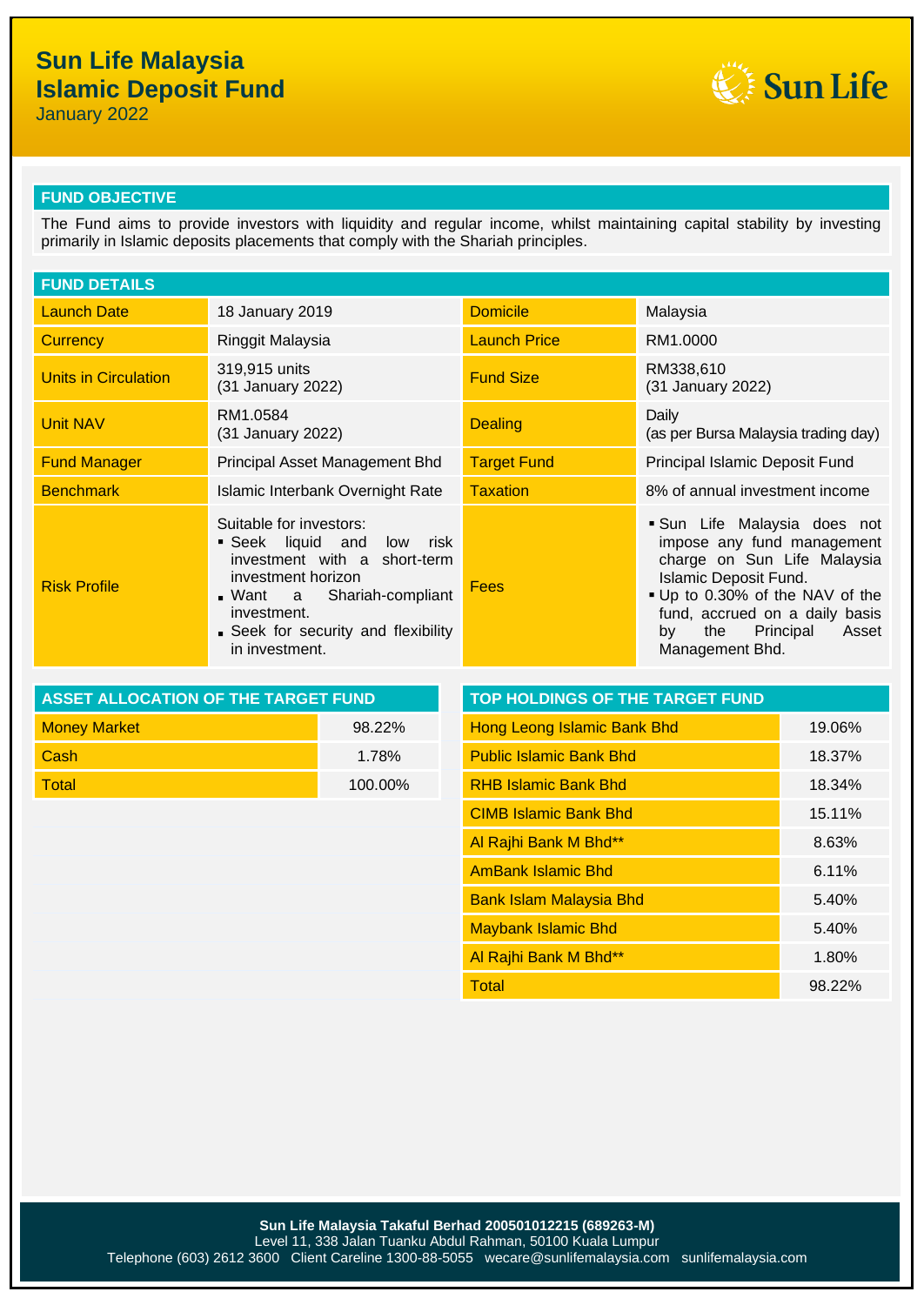

## **PERFORMANCE RECORD**

This fund feeds into Principal Islamic Deposit Fund ("target fund") with the objective to provide investors with liquidity and regular income, while maintaining capital stability by investing primarily in Islamic deposit placements with licensed Islamic financial institutions that comply with Shariah principles.

Table below shows the investment returns of Sun Life Malaysia Islamic Deposit Fund versus its benchmark as at 31 January 2022:

| $\frac{9}{6}$    | <b>YTD</b> | 1 <sub>M</sub> | 3M   | 6M   | 1-Year | 3-Years | <b>Since</b><br><b>Inception</b> |
|------------------|------------|----------------|------|------|--------|---------|----------------------------------|
| Fund*            | 0.14       | 0.14           | 0.41 | 0.83 | 1.61   | 5.84    | 5.84                             |
| <b>Benchmark</b> | 0.15       | 0.15           | 0.44 | 0.87 | 1.74   | 6.95    | 7.34                             |

*\* Calculation of past performance is based on NAV-to-NAV*

**Notice: Past performance of the fund is not an indication of its future performance which may differ. The fund performance is not guaranteed.**

#### **FUND MANAGER'S COMMENTS**

The Fund delivered 0.14% in the month of January 2022, underperforming the benchmark by 1bps, and delivered 1.61% in the 12-months period ending 31 January 2022, underperforming the benchmark by 13bps.

Bank Negara Malaysia (BNM) held the overnight policy rate (OPR) at 1.75% at its first monetary policy meeting of the year, its lowest since July 2020. In its statement, BNM said it considers current policy to be appropriate and accommodative. Additionally, BNM also said that the stance of monetary policy will continue to be determined by new data and their implications on the overall outlook.

Malaysia's November industrial production index (IPI) grew by 9.4% YOY in November. The expansion of IPI was attributed to an increase of 11.3% in manufacturing index, 5.1% in the electricity index and 3.7% in the mining index. M-o-M, the IPI increased by 0.9% driven by the manufacturing index and mining index.

December CPI stood at 3.2% YOY (0.4% m-o-m), slightly higher than consensus estimate of 3.1%, but lower than November's print of 3.3% YOY (0.24% m-o-m). The main drive of December inflation remained non-durable goods, while services inflation picked up. National inflation for the period January to December 2021 showed a significant increase of 2.5% as compared to a -1.2% for the same period in 2020.

Malaysia's total trade in December 2021 surged by 26.8%, reaching RM216.7 billion as compared to RM171.0 billion in the previous year. Exports continued to increase with double-digit growth of 29.2% to RM123.8 billion as compared to December 2020. Meanwhile, imports rose by 23.6% YOY in December 2021 amounted at RM92.9 billion.

We limit our investment exposure to short-term deposit placements due to the very low risk nature of the Fund.